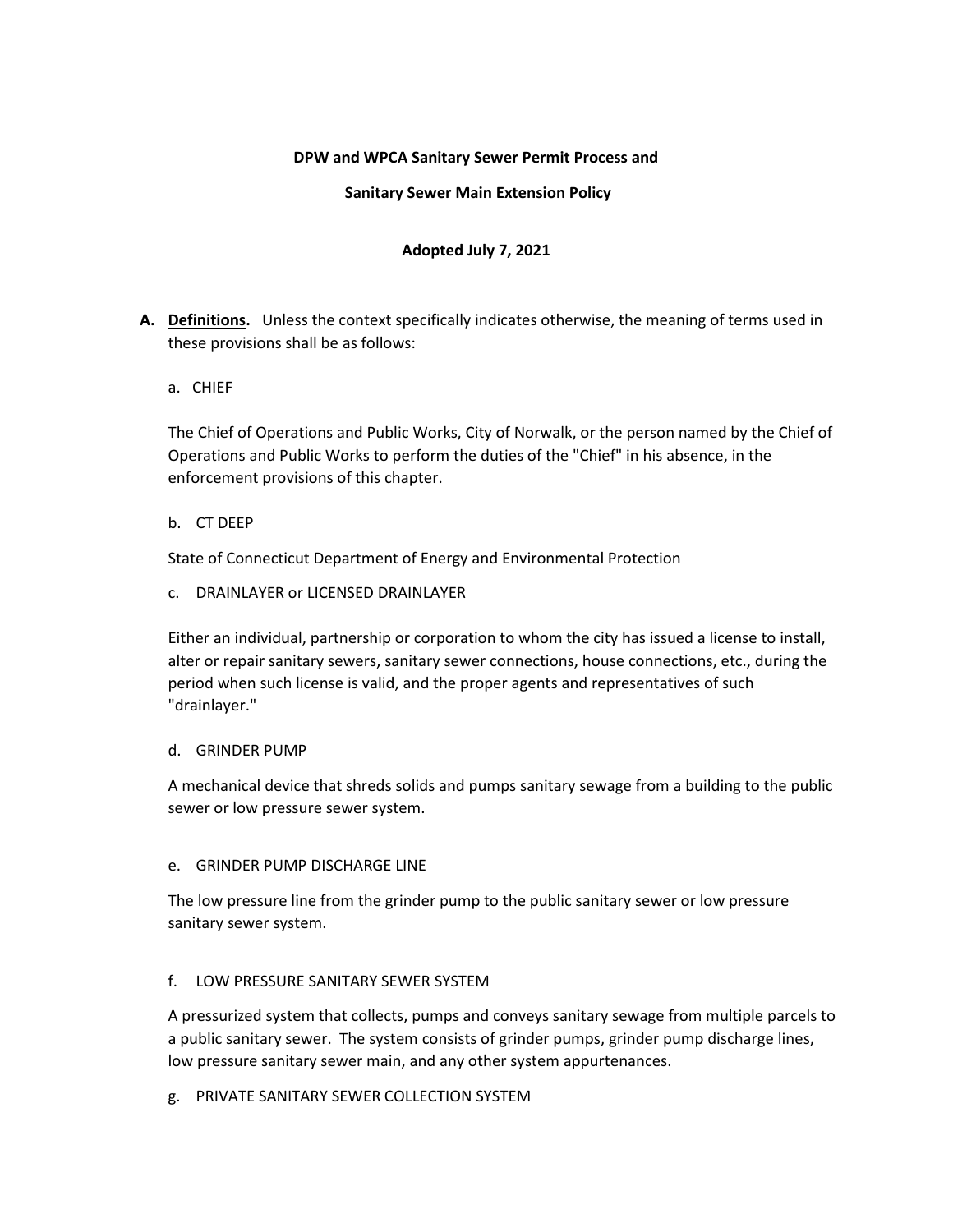All pipes, manholes, appurtenances, metering stations, siphons, the intercept sewer system, force mains and lines connected to the sanitary sewer system, and all other ancillary facilities and property utilized for the conveyance of sanitary sewage, including laterals owned by the respective property owners, which is owned by, located on, and services, certain adjacent private properties.

#### h. STANDARDS

City of Norwalk Standard Detail Drawings and Specifications, as amended from time to time.

#### i. SANITARY SEWER or DRAIN

The pipe or conduit, together with manholes and other structures or equipment appurtenant thereto, provided to carry sewage, waste liquids, stormwater or other wastes. "Sewers" shall be classified as follows:

#### (1) PUBLIC SEWER

A trunk, main or lateral sewer up to and including the Y-branch or tee provided for connection thereto, and to which all owners of abutting properties have equal rights and which is controlled by public authority. The "public sewer" does not include the building or house sewer or the building-connection lateral after it is connected with a building sewer.

#### (2) SANITARY SEWER

A sewer which carries only sanitary sewage and to which stormwater, subsoil drainage and cooling water are not intentionally admitted.

#### (3) COMBINED SEWER

A sewer receiving both stormwater and domestic sewage, including acceptable discharge of industrial wastes, subsoil drainage and cooling water.

#### (4) STORM SEWER or STORM DRAIN

A pipeline carrying stormwater, subsoil drainage, acceptable cooling water or other reasonably clean waters, but excluding domestic and polluted industrial waste.

#### (5) BUILDING DRAIN

That part of the lowest horizontal piping of a building drainage system that receives the discharge from the soil, waste and other drainage pipes inside the walls of the building and conveys it to the building sewer, beginning five feet outside the inner face of the building wall.

#### (6) BUILDING OR HOUSE SEWER

The extension from the building drain to the public sewer.

#### (7) BUILDING-CONNECTION LATERAL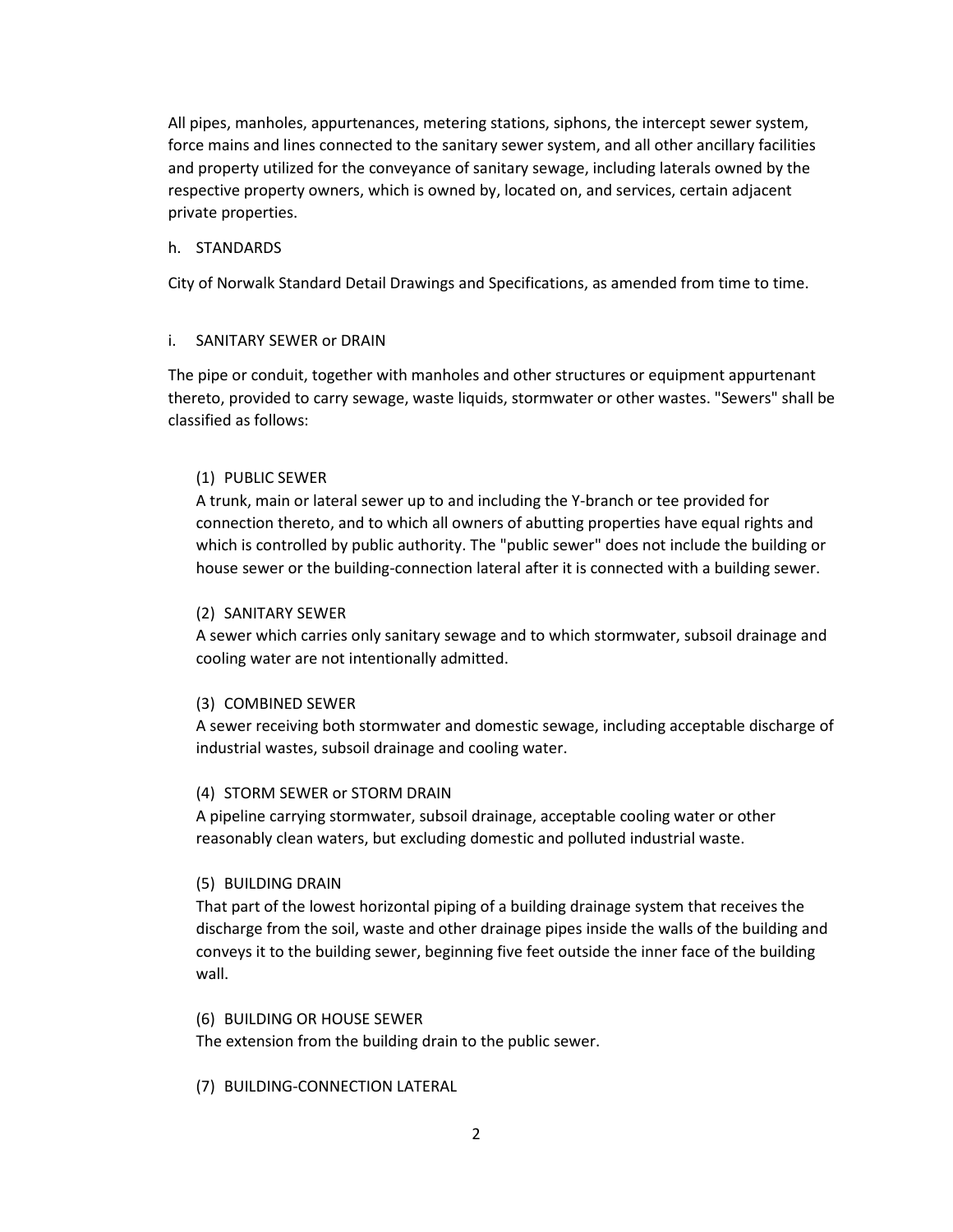The pipe laid incidental to the original construction of a public sewer from said public sewer up to some point at the side of the street, highway or similar location and there capped, having been provided and intended for extension and for use at some time thereafter as a part of a building or house sewer connection.

### **B. Sanitary Sewer Permit Process—General Requirements**

- a. Proposed Plans for sanitary sewer extension, connection, disconnection, removal or modification to be submitted to DPW Principal Engineer for review with two (2) hard copies of such plans and an electronic copy of the plans in pdf format submitted to: dpwpermits@norwalkct.org.
- b. Please confirm if modification to the sanitary sewer main or extension is proposed.
- c. Identify any City of Norwalk easements on the parcel (i.e., sanitary sewer or storm water).
- d. Confirm if there will be any temporary discharge to the sanitary sewer or any other dewatering activities to the sanitary sewer during construction. If applicable, submit State of Connecticut Department of Energy and Environmental Protection discharge permit application.
- e. Submit size and quantity of existing and proposed water meter(s) for the project. Note: Please provide copies of latest water bill and any local water department signoffs.
- f. Sanitary Sewer Flow Calculations to be submitted to DPW with proposed plans. Please calculate and provide existing and proposed daily wastewater flows (average, maximum) for the site. Sewage flow calculations should be based on TR-16 "Guides for the Design of Wastewater Treatment Works," Connecticut Department of Public Health – Public Health Code, or other good engineering practice standards.
- g. Sanitary Sewer Flow Monitoring
	- i. Residential parcels of 10 units or greater and mixed-use/commercial parcels proposing a discharge of 5,000 gallons per day or greater are required to conduct sanitary sewer flow monitoring and prepare a sanitary sewer capacity analysis report. The WPCA may determine other projects require sanitary sewer flow monitoring. This decision will be made once the requested flow calculations are submitted to DPW for review.
	- ii. Sanitary sewer flow monitoring shall be a minimum of 4 weeks (monitoring should include two (2) rain events, with at least one significant event of 0.5 inches or greater) of the sanitary sewer main as directed by the WPCA.
	- iii. A sanitary sewer capacity analysis is required to show that the existing and proposed peak flow will provide at least 40% reserve capacity remaining in each section of the sanitary sewer main as directed by the WPCA. Sewage flow calculations should be based on TR-16 "Guides for the Design of Wastewater Treatment Works", Connecticut Department of Public Health – Public Health Code, or other good engineering practice standards.
	- iv. Applicants must provide any Connecticut Department of Energy and Environmental Protection ("CT DEEP") issued discharge permits with their Application.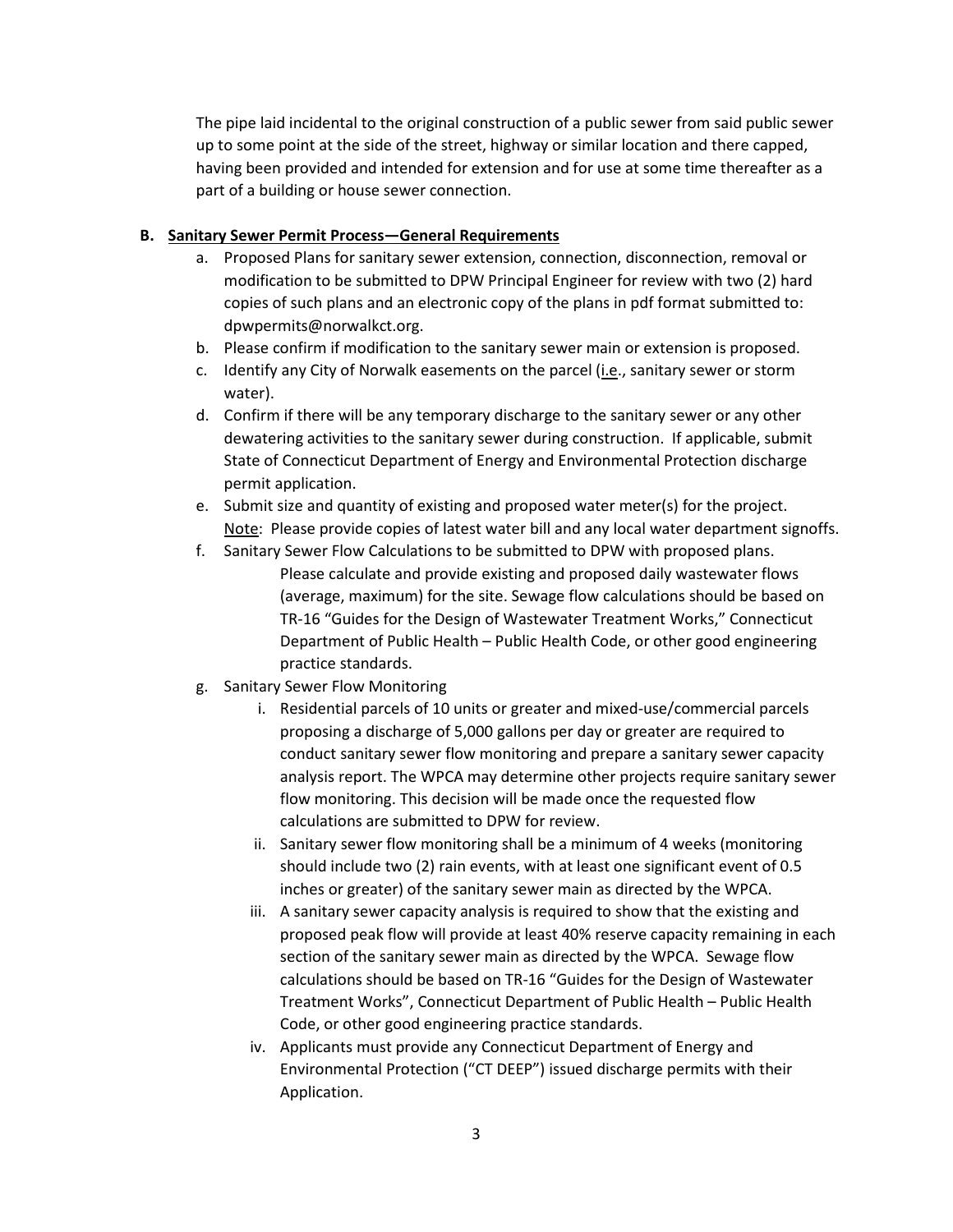- v. CT DEEP New Discharge Reporting Requirement (Greater than 50,000 gpd): In accordance with the City of Norwalk's NPDES Permit, Section 4(B), the Norwalk WPCA must provide written notification to CT DEEP that a new domestic discharger has applied to discharge in excess of 50,000 gallons per day (gpd) to the City's collection system.
- h. Sanitary Sewer Connection Fees
	- i. Applicant to submit a copy of the latest water bill.
	- ii. Applicant to provide local water department approvals, if the existing water meter is required to be upgraded to a larger size.
	- iii. If the existing water meter size is to remain, applicant to provide written correspondence from the local water department that states that the existing water meter size is to remain.
	- iv. The mentioned items will help WPCA determine the correct sanitary sewer connection fee to be assessed.
	- v. Parcels serviced by well water will be assessed a sewer connection fee in comparison to the 5/8" water meter size sewer connection fee rate.
- i. Existing Septic Tank
	- i. Abandonment of the existing septic tank system is to be coordinated with the Norwalk Health Department.
	- ii. Submission to DPW and WPCA for approval of sanitary sewer connection.
- j. WPCA Fats, Oils & Grease Program:

Food Preparation Establishment (Class 2, 3 and 4), if applicable, submit the following:

- i. Identify size and location of grease recovery units
- ii. Include grease recovery unit details (cut sheets / shop drawings)
- iii. Include floor plumbing and grease waste lines and invert elevations on drawings
- iv. Provide equipment schedule on drawings

Note: Information assistance can be found in the WPCA's FOG Program packet – please contact WPCA

k. Garage Floor Drains:

If garage floor drains exist or are proposed as part of the project, an oil / water separator connected to the City sanitary sewer system would be required and approved by the CT DEEP and WPCA. If applicable, submit the following:

- i. Identify size and location of oil/water separator
- ii. Include oil/water separator details (cut sheets / shop drawings)
- iii. Include all plumbing to/from oil/water separator on drawings
- l. Covered and Uncovered Parking:

a. Storm drain systems within covered parking areas must be designed, inspected, and final acceptance signed and sealed by a professional engineer licensed in the State of Connecticut. The storm drain systems shall have pretreatment (i.e. oil/water separator) and discharge into the sanitary sewer system in accordance with the CT DEEP and City of Norwalk requirements.

b. Industrial Pretreatment Program registration and a CT DEEP Miscellaneous General Permit (Miscellaneous Industrial User) application for the discharge of the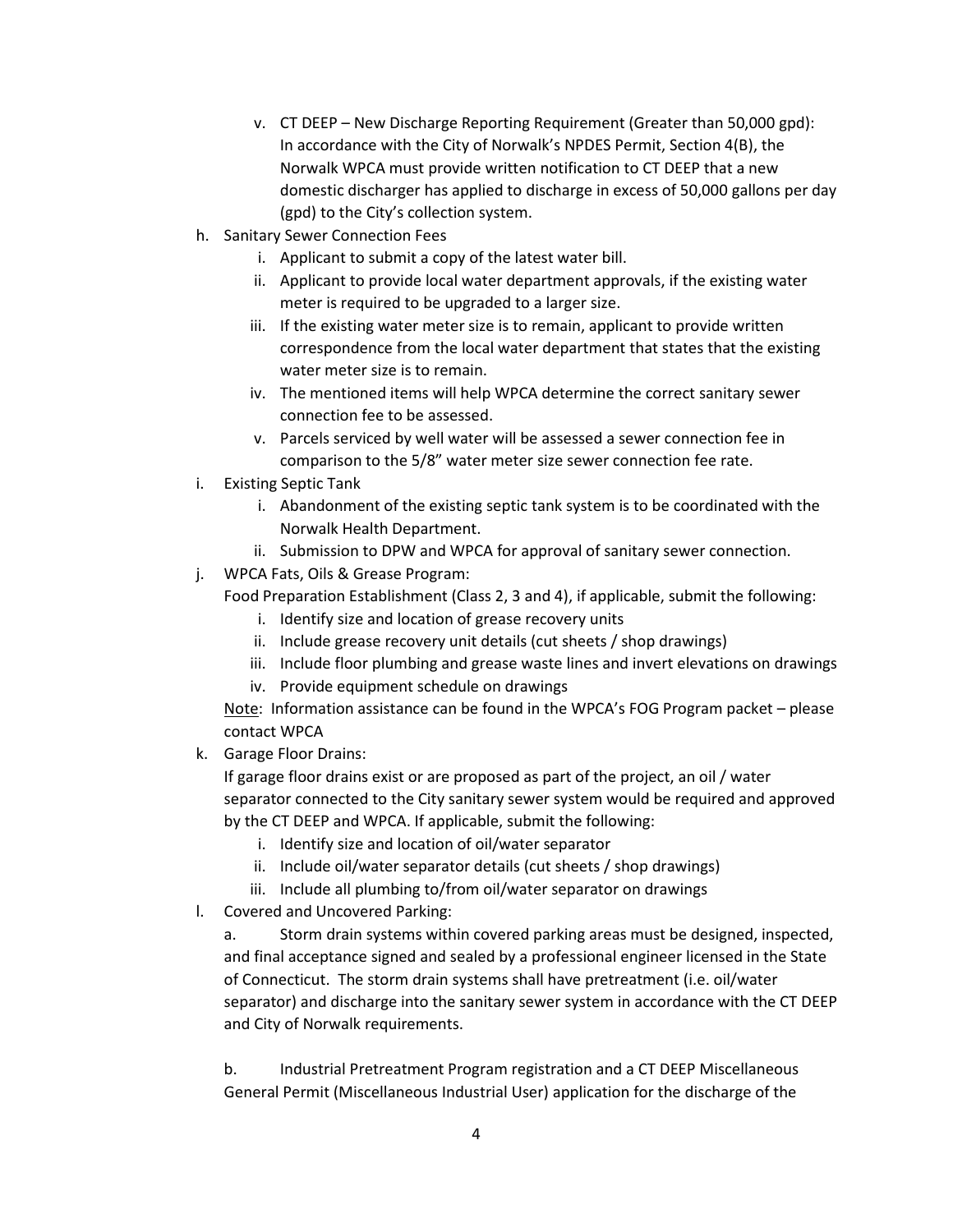oil/water separator to the sanitary sewer is required. Please contact WPCA to fulfill this condition.

c. Uncovered parking areas are not permitted to discharge into the sanitary sewer.

### **C. Sanitary Sewer Main Extension**

- a. Submissions.
	- i. Applicants for a sanitary sewer main extension must submit to DPW the DPW required permit application documents and WPCA Site Plan Review Checklist requirements. For planning purposes, after all submissions as required, the average time for review will be up to 60-90 days for a viable project.
	- ii. Applicant's engineer to submit estimated cost of construction of the project.
	- iii. Applicants must submit to DPW an Affidavit regarding Applicant's ownership and control of sufficient funds to complete any proposed sanitary sewer main extension project.
	- iv. DPW shall post the project materials submitted by the applicant on the DPW Website prior to the public hearing.
- b. Review and Preliminary Approval by DPW and WPCA. In order for the WPCA Board to schedule a hearing to consider the proposed sanitary sewer main extension, the City of Norwalk DPW Principal Engineer and WPCA Staff must first conduct a preliminary technical review to confirm the proposed plan is viable with respect to the City approval process including, but not limited to, the design, installation, testing and as-built related items based on the City of Norwalk Design Detail and Specifications, TR-16 "Guides for the Design of Wastewater Treatment Works," Connecticut Department of Public Health – Public Health Code, or other good engineering practice standards as determined by the DPW Principal Engineer, and recommend to WPCA to be considered by the Board for preliminary approval. In the event any changes to the plans are made after such preliminary approval by the WPCA Board, the Applicant must resubmit the revised plans to the DPW Principal Engineer and WPCA Staff for review.
- c. Notification of Neighbors.
	- i. Notice of Application Submittal: All applicants shall notify by a certificate of mailing the owners of land that abut or are directly across the street from the subject parcel and within 50 feet of any portion of the proposed sanitary sewer main extension within ten (10) days of submitting an application to the DPW and WPCA for extension of the sanitary sewer main. The name of the owners shall be taken from the latest Tax Assessor records. Proof of mailings shall be evidenced by providing a certificate of mailing that must be submitted to the DPW Principal Engineer immediately following mailing.
	- ii. Public Hearing Notice:
		- 1. Before the WPCA shall permit any sanitary sewer main extension, the WPCA shall hold a public hearing in relation thereto, at which all persons shall have an opportunity to be heard. Notice of the time and place of such hearing, together with the location of the proposed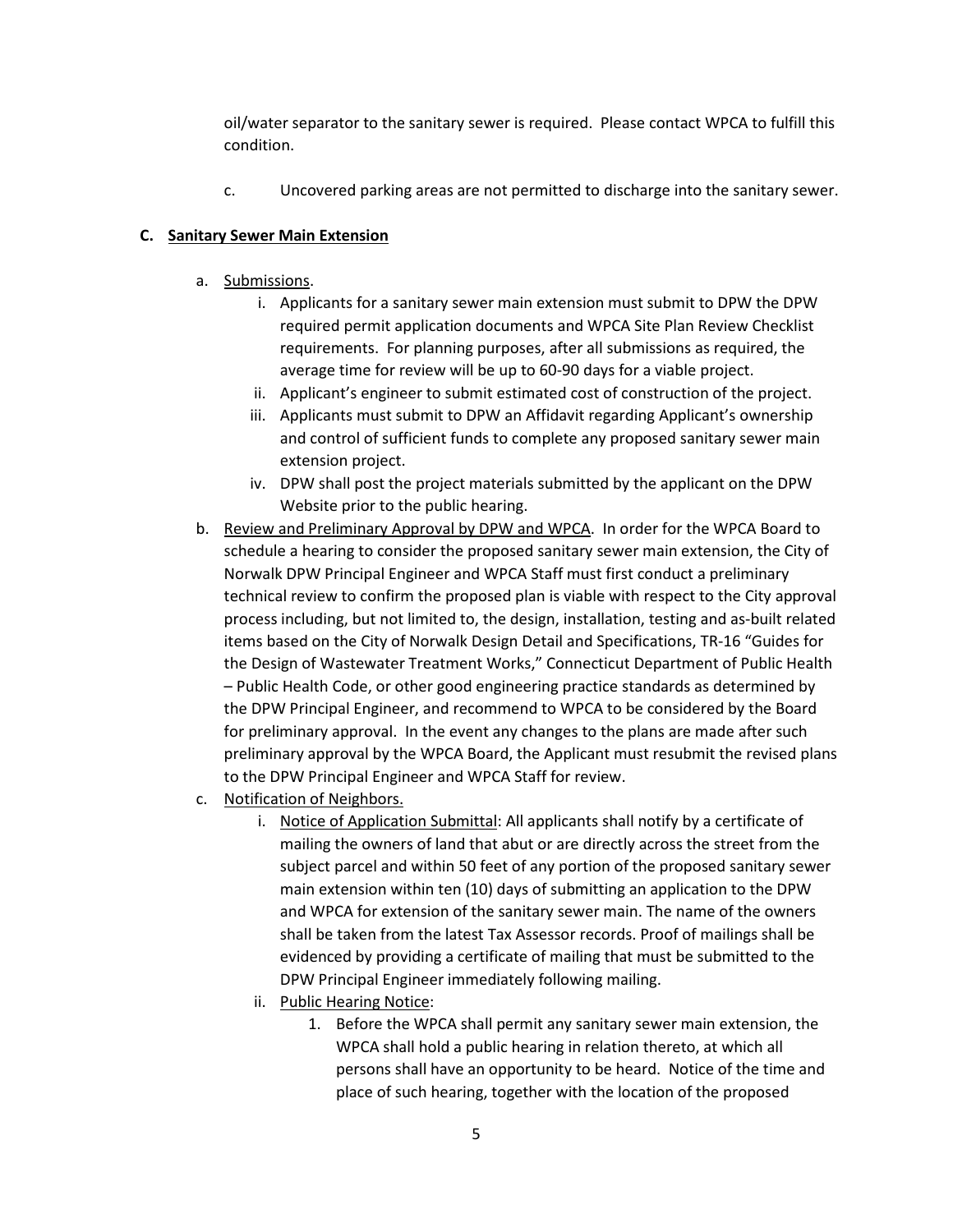sanitary sewer main extension and materials submitted by the Applicant, shall be published in the form of a legal advertisement appearing in a newspaper having a substantial circulation in the City of Norwalk. WPCA has determined that The Hour is the newspaper having a substantial circulation in the City of Norwalk for purposes of this notice. Said publication shall not be more than fifteen (15) nor less than ten (10) days prior to the date of such public hearing.

- 2. Any application for which a public hearing is required, the applicant shall notify by certified mail, return receipt requested at least fifteen (15) days prior to the public hearing, the owners of land that abut or are directly across the street from the subject parcel (which parcel shall include the sewer main extension area). The name of the owners shall be taken from the latest Tax Assessor records. When a condominium is located across the street, or abuts the subject proposal notification may be sent to the condominium association in lieu of the individual unit owners. Evidence of certified mailings and evidence of payment for legal notice publication shall be submitted by the applicant to the DPW Principal Engineer on or before the public hearing date. (See attached Notification form as Exhibit B).
- iii. Payment for Legal Notice Publication
	- 1. Applicants shall be responsible for payment for the publication of four legal notices in The Hour newspaper. The first notice will advertise that an Application has been received. Thereafter, two notices will advertise the application's public hearing date and one will advertise the Commission's action on the application.
	- 2. The WPCA will provide the required legal notices to The Hour. Applicants must contact The Hour at the address given below to arrange for payment of the required notices in advance of their publication date.

Classified Advertising Manager Hearst Media Services Classifieds Department The Hour 301Merritt 7 Suite 1 Norwalk, CT 06851-1075 Email legals@hearstmediact.com Phone: (203) 330-6327

- d. WPCA Public Hearing required pursuant to Conn. Gen. Stat. Section 7-247a.
- e. WPCA Board Approval required.
- f. If WPCA Board approval granted, the WPCA shall refer such proposal to the Planning Commission for report for the extension of the sanitary sewer system area of the City pursuant to Conn. Gen. Stat. Section 8-24.
- g. After the report of the Planning Commission, the WPCA shall submit such proposal to Public Works Committee of the Common Council for approval for the extension of the sanitary sewer system area of the City.
- h. Planning and Zoning Commission Approval of Project.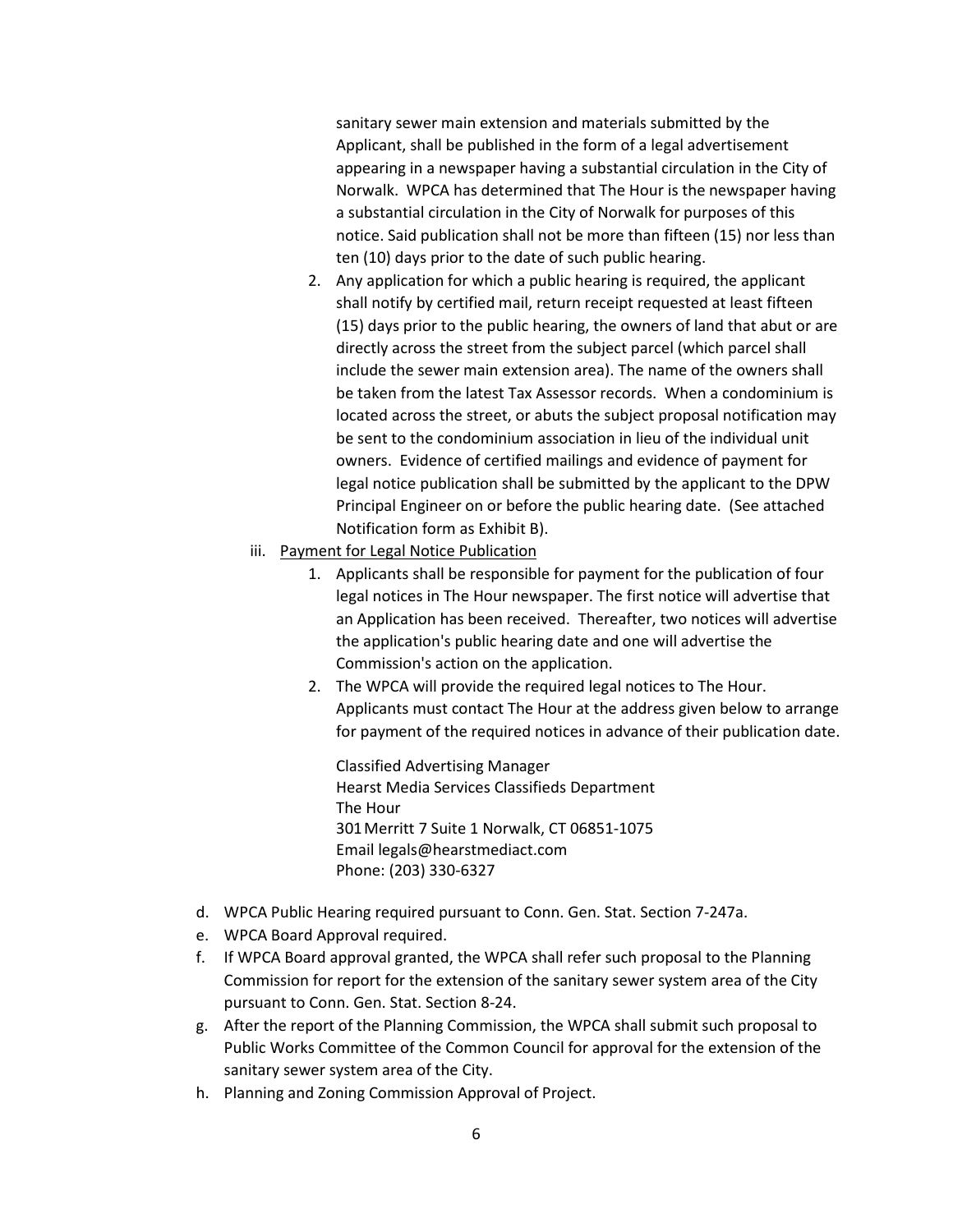i. Permit Holder to execute DPW Permit Agreement.

j. Conditions of City Sanitary Sewer Main Extension:

i. As provided in WPCA approval and in DPW Permit Provisions (Terms and Conditions)

ii. Applicant shall post a bond in the amount determined by the Chief, which bond shall guarantee satisfactory performance of the proposed method of ground drainage and sewage disposal.

iii. Construction of sanitary sewer extension must be completed pursuant to the Final Plans prior to issuance of a building permit but not later than three (3) years from the date stamped on the DPW approved plan.

iv. Install lateral stub (with cap) behind the curb line with cleanout to surface with a cap for adjacent properties and in locations as directed by DPW Principal Engineer.

v. Encroachment Permit for City ROW.

vi. State DOT Permits required for State Roads.

vii. Applicant to obtain easements, if required, at no cost to the City of Norwalk.

viii. Vacuum Test (Manholes) & Pressure Tests (Main Line) Required.

ix. Maintenance and Protection of Traffic Plans in conformance with MUTCD standards will need to be reviewed and approved prior to issuance of permits.

x. DPW inspectors and engineers to be present for inspection pursuant to the DPW Permit Provisions (Terms and Conditions). If a project is of sufficient size based on the project cost, length of sewer extension and availability of DPW staff as determined by the Chief, DPW may retain a consultant to be available for inspection of the project at the Applicant's cost.

xi. After completion of installation, submit to DPW as-built plans and profile with video of final completed installation.

xii. If final completed installation is satisfactory to DPW Principal Engineer, DPW Referral to WPCA Board for final acceptance.

j. All approvals for sanitary sewer main extensions shall expire within one (1) year from the date of approval. An extension may be granted when requested in writing prior to the expiration date to the Chief for consideration.

## **D. Lateral Design and Connections—Procedures and Requirements**

All new construction, repairs and/or rehabilitation of sanitary sewer laterals in the WPCA's service area shall comply with the requirements of this Policy and the City of Norwalk Standard Detail Drawings and Specifications.

## a. **LATERAL CONNECTIONS**

The size, slope, alignment, materials of construction of sanitary sewer laterals, and the methods to be used in excavating, placing the pipe, jointing, testing, and back filling the trench, shall all conform to the requirements of the City of Norwalk Standard Detail Drawings and Specifications or as specified by DPW.

All costs and expenses incidental to the installation and connection of laterals shall be borne by the owner. The owner shall indemnify and hold harmless the WPCA from any loss or damage that may result from the installation of the lateral sanitary sewer.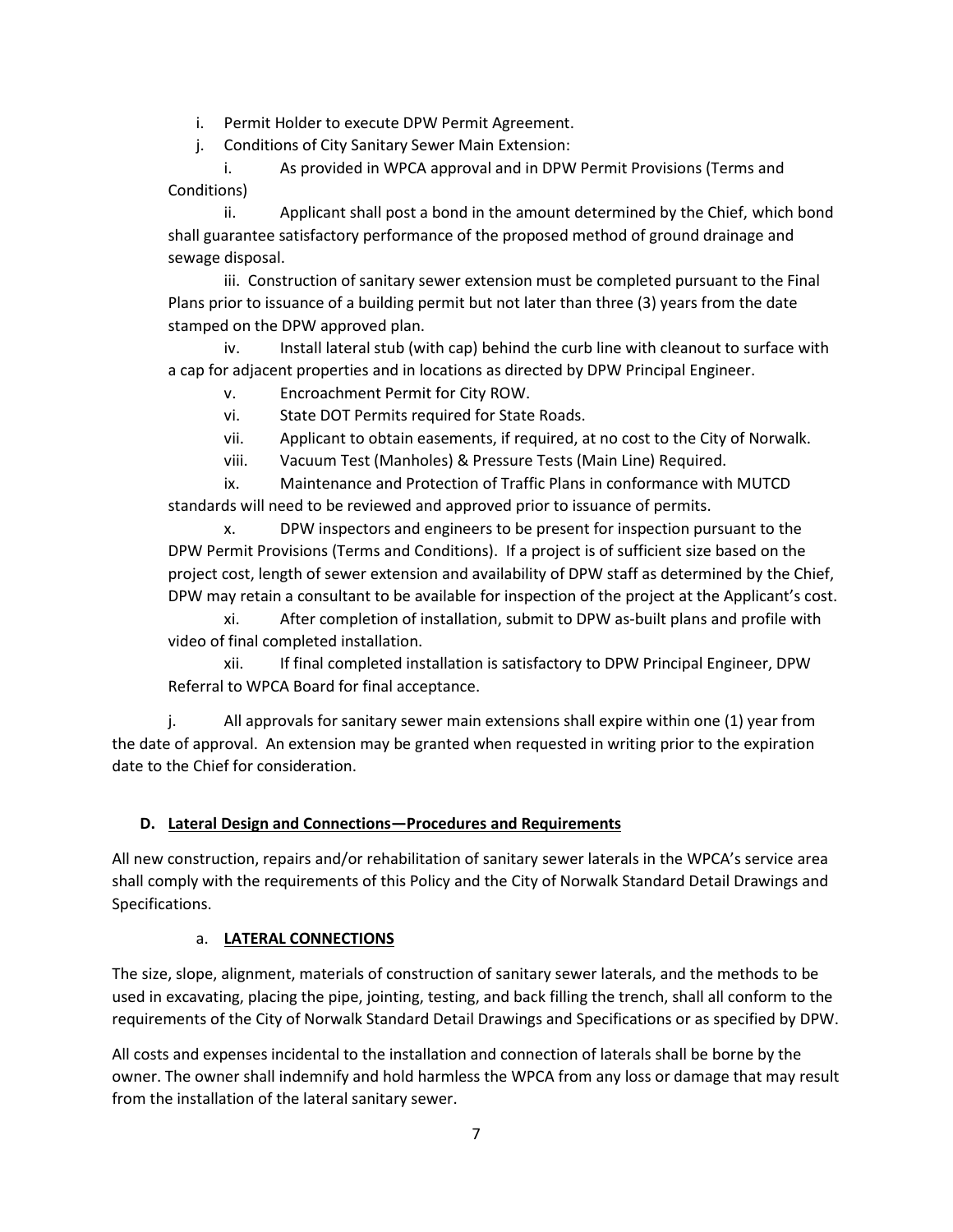The minimum lateral pipe size shall be six (6) inches both within and outside the right-of-way or easement.

## i. **Lateral Materials**

This is a list of approved materials for use in lateral construction.

a. PVC Pipe SDR 35 – ASTM D 3034

b. PVC Pipe SDR 32.5 – ASTM D 2241

c. PVC Pipe Schedule 40 – ASTM D 2466 (only where approved by DPW Principal Engineer)

d. PVC Pipe Schedule 80 – ASTM D 2467 (only where approved by DPW Principal Engineer)

e. Ductile Iron Pipe – ANSI A21.51 Class 50 or AWWA C151 (minimum). Glands on mechanical joint pipe and fittings shall be ductile.

DPW Principal Engineer shall establish pipe installation requirements or site specific factors that must be taken into account during design, material selection, and construction of sanitary sewer laterals.

# ii. **Depth, and Slope of Lateral**

The minimum depth and slope of laterals shall be as follows:

## 1. Pipe Depth

The minimum depth from the finished grade to the crown of all laterals shall be 42 inches.

2. Pipe Slope

The minimum slope shall be 2.0% (1/4" per foot).

For laterals eight (8) inches and larger, the slope may only be reduced if justified by the design flow.

## iii. **Location, Length, and Spacing of Lateral**

The location, maximum length, and spacing of laterals shall be as follows:

1. Location

The location of the lateral shall be as follows:

a. All properties shall be served from the street side of the property. Laterals shall be constructed perpendicular to the property line of the property they are going to serve and shall be located a minimum of five (5) feet from the side property line.

b. Sanitary sewer laterals shall be located a minimum of ten (10) feet away from all water services (measured horizontally). If a 10 foot (10') horizontal separation cannot be maintained from such water services, then an eighteen inch (18") vertical separation is required pursuant to the State of Connecticut Department of Public Health Regulations.

c. Where possible, laterals shall not cross abutting properties if the existing gravity sanitary sewer can be extended to serve the property.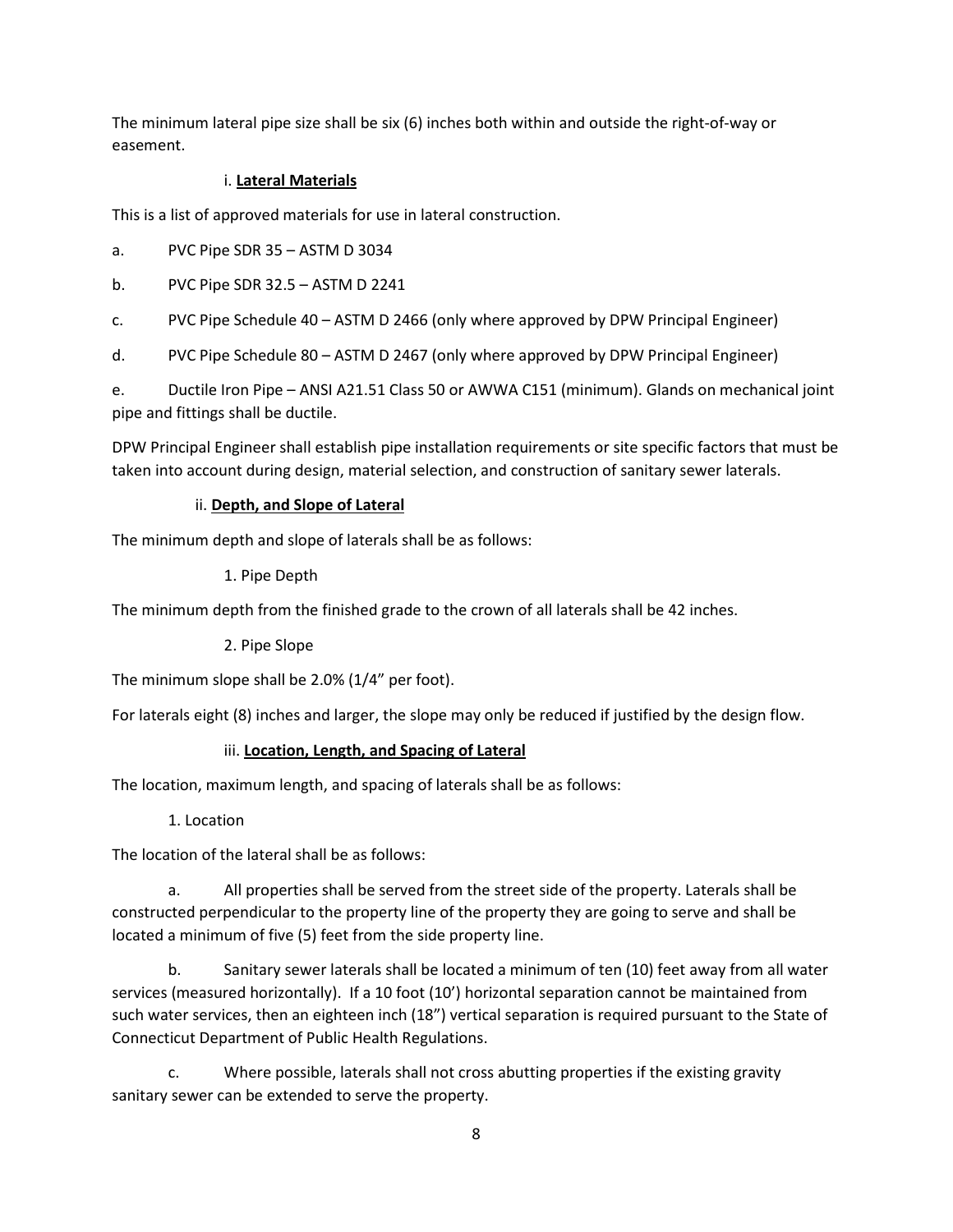If crossing an abutting property is unavoidable, laterals shall not cross more than one (1) property. A dedicated easement on the abutting property shall be recorded on the Norwalk Land Records.

Properties to the rear may not be crossed.

d. Typical installations should locate the sanitary sewer lateral five (5) feet downstream of the centerline of the lot.

e. Sanitary sewer laterals shall not be connected to existing or proposed manholes, unless it is approved by the WPCA on a case-by-case basis. In circumstances where flow monitoring is required, structures may be required in developments having a flow of 5,000 gallons per day or more.

f. Sanitary sewer laterals shall not be installed closer than 4 feet from an existing or proposed manhole.

2. Length

The maximum lengths for laterals are as follows:

a. On-site length – No maximum length. Cleanouts shall be provided pursuant Section  $C(a)(iv)$ .

b. Offsite Length – One hundred (100) feet.

The off-site length includes the total distance within both the abutting property (if crossed) and the right-of-way.

3. Spacing between adjacent laterals

The minimum horizontal distances between adjacent laterals and their connections are as follows:

- a. Laterals on the same side of the street/sanitary sewer ten (10) feet.
- b. Laterals on opposite sides of the street/sanitary sewer four (4) feet.

### iv. **Cleanouts**

Cleanouts shall be installed on all laterals as follows:

1. Location

Laterals shall include a cleanout at the property line and if such cleanout exceeds sixty (60) inches from the building exterior, a second wye cleanout shall be installed and located between eighteen (18) and sixty (60) inches from the building's exterior. The cleanout shall be extended to grade.

Lateral cleanouts shall also be installed where bends greater than or equal to 45 degrees are used to build the sanitary sewer lateral.

2. Spacing

Cleanouts shall be spaced a maximum of every one hundred (100) feet.

3. Size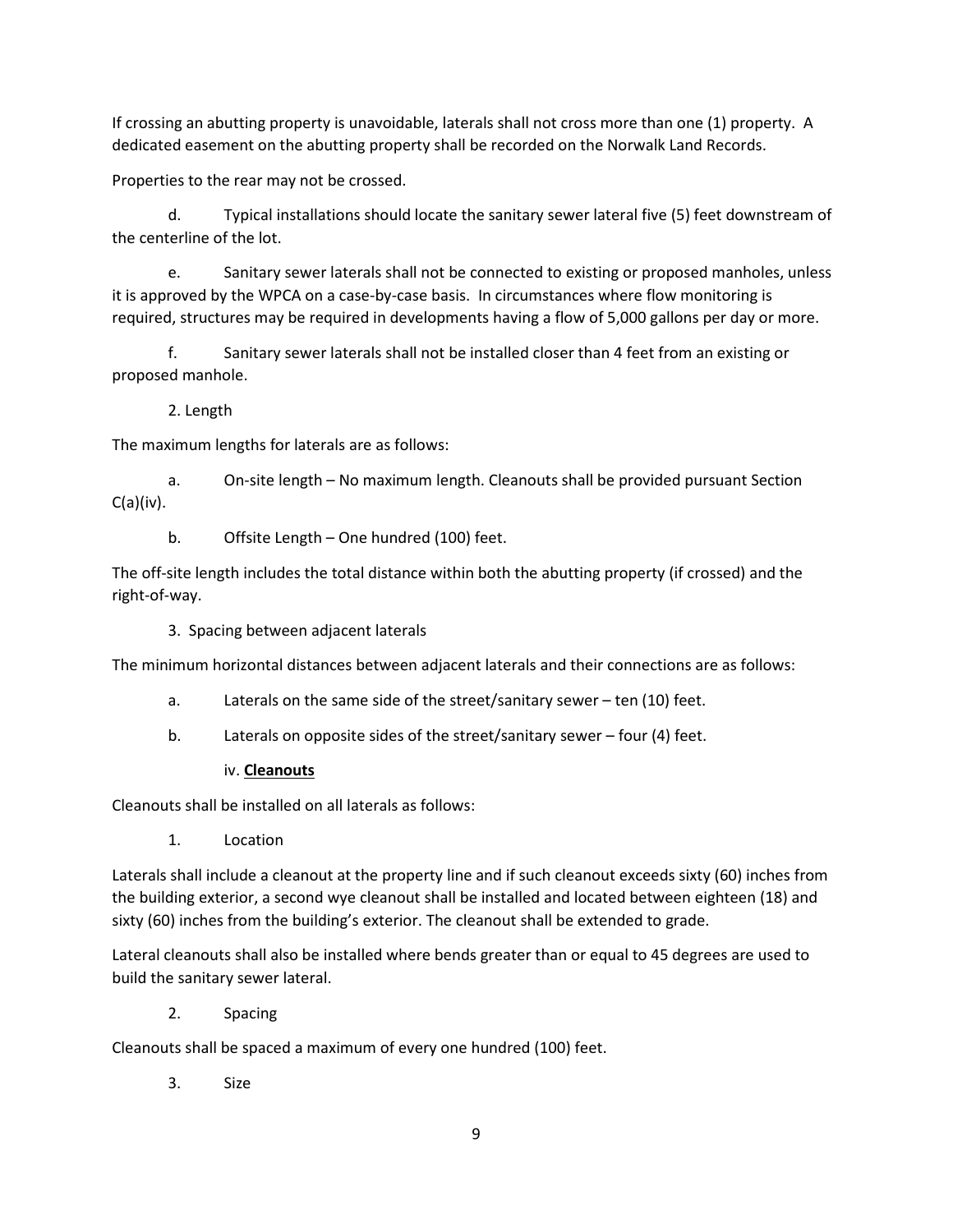Cleanouts shall match the size of the lateral pipe up to a maximum of eight (8) inches or as specified by the DPW Principal Engineer.

4. Type

Cleanout covers shall be a threaded-type, water tight and capped at all times. Covers within the paved areas shall be metallic and able to withstand traffic loads in compliance with the City of Norwalk Standard Detail Drawings and Specifications.

# v**. Lateral Backwater Valve Installation**

The WPCA recommends that the lowest floor elevation with gravity service is a minimum of one (1) foot above either the first upstream or first downstream manhole cover elevation.

If this condition cannot be met due to the natural topography of the area, then a sanitary sewer backwater valve must be installed upstream of the lateral cleanout outside the building. Backwater valves shall be installed and maintained at the owner's expense.

## vi. **Point of Connection**

Laterals shall connect to sanitary or combined sanitary sewers at manufactured mainline fittings.

Saddle connections are only allowed if a manufactured fitting does not exist. Connection shall be a seated saddle that will not allow the lateral to protrude into the sanitary sewer main. The cut into the existing sanitary sewer shall be core drilled. Saw cuts and hammer taps are not allowed. Saddles shall be Geneco Sealtite, Inserta Tees or approved equal by the DPW Principal Engineer.

## vii. **Maximum Number of Building Connections**

Common laterals are prohibited.

No more than one (1) building will be permitted to connect to a lateral.

Common laterals for one (1) building with multiple residential units are also prohibited, except for the following:

- 1. Apartment buildings.
- 2. Condominiums where different floors have different owners.

The intent is to have individually owned residential units served by individual laterals.

Industrial facilities will be evaluated on a case-by-case basis.

## viii. **Future Connections**

Laterals installed for future connections shall be terminated at the right-of-way, easement or by direction of the DPW Principal Engineer in an area that best benefits the City and shall be sealed with a manufactured cap/stopper made specifically for the purpose of sealing/capping the end of the sanitary sewer to ensure 100% water tightness.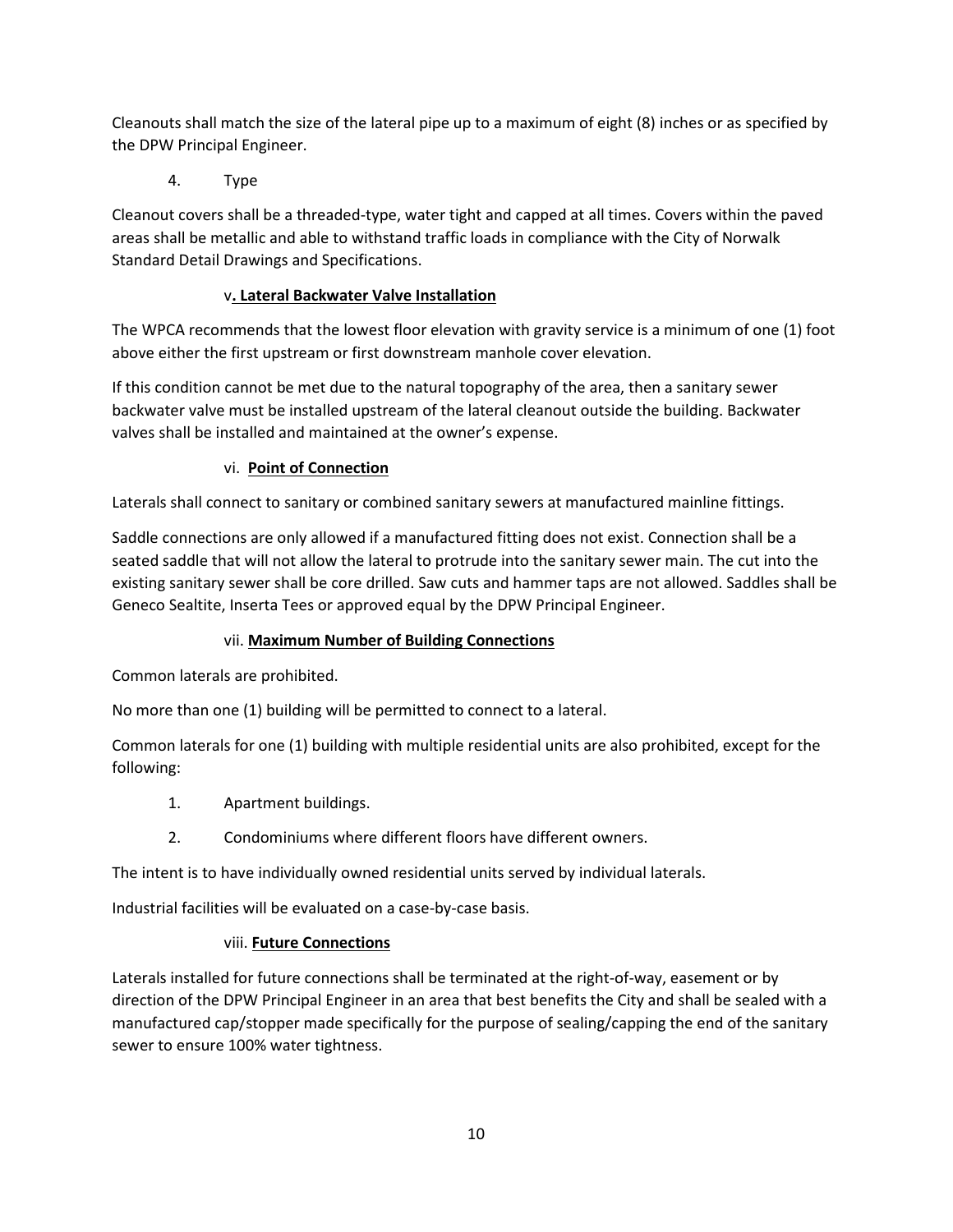A tracer wire shall be installed (taped) on the top of the pipe along the entire length of the lateral from the sanitary sewer terminating at a one-half (1/2) inch metal locator rod at the end of the plugged line to within three (3) feet of the finished grade.

# ix. **Connections Utilizing an Existing Lateral**

The owner and/or contractor shall perform a Closed Circuit Television (CCTV) inspection to verify that the lateral does not have any defects. Inspections shall take place in the presence of the DPW's inspectors and/or engineers. Existing laterals may be reused if the existing PVC pipe is in good condition or such existing lateral is rehabilitated by the installation of a cured in place pipe liner.

The Chief is in charge of the final review and approval of existing laterals for reuse.

Inspected laterals not suitable for rehabilitation shall be abandoned and properly capped or replaced pursuant to the City of Norwalk Design Detail and Specifications and as may be required by the DPW Principal Engineer.

## x. **Lateral Disconnection**

Existing sanitary sewer laterals serving buildings that are being demolished and/or laterals that are not approved for reuse shall be disconnected or plugged per requirements of this Policy.

There are two methods to properly disconnect or plug existing laterals connected to the WPCA's sanitary sewer system: Excavation Method, and Trenchless Method. City of Norwalk Standard Detail Drawings and Specifications show the requirements of these two methods.Both methods require the existing lateral to be abandoned to within two (2) feet of the sanitary sewer main.

New lateral connections will not be approved by the WPCA until the old laterals are plugged and properly abandoned.

## b. **PROHIBITED LATERAL CONNECTIONS**

The WPCA's Sanitary Sewer Ordinance states that only laterals with approved discharges may connect to the wastewater system. Approved discharges include domestic waste and all other commercial and/or industrial discharges that have a valid, current permit issued by the WPCA. No person shall connect a lateral to a sanitary or combined sewer when the lateral has any of the following sources of clear water:

- 1. Foundation/footing drains;
- 2. Sump pumps with or without foundation drains connected;
- 3. Roof drains;
- 4. Heat pump discharge;
- 5. Cooling water; or
- 6. Any other sources of clear water, such as, but not limited to, yard and/or driveway drains.

 In each area of the City of Norwalk in which a project of separation of combined storm water and sanitary sewer lines has been or is to be undertaken, the owner or owners shall separate all storm water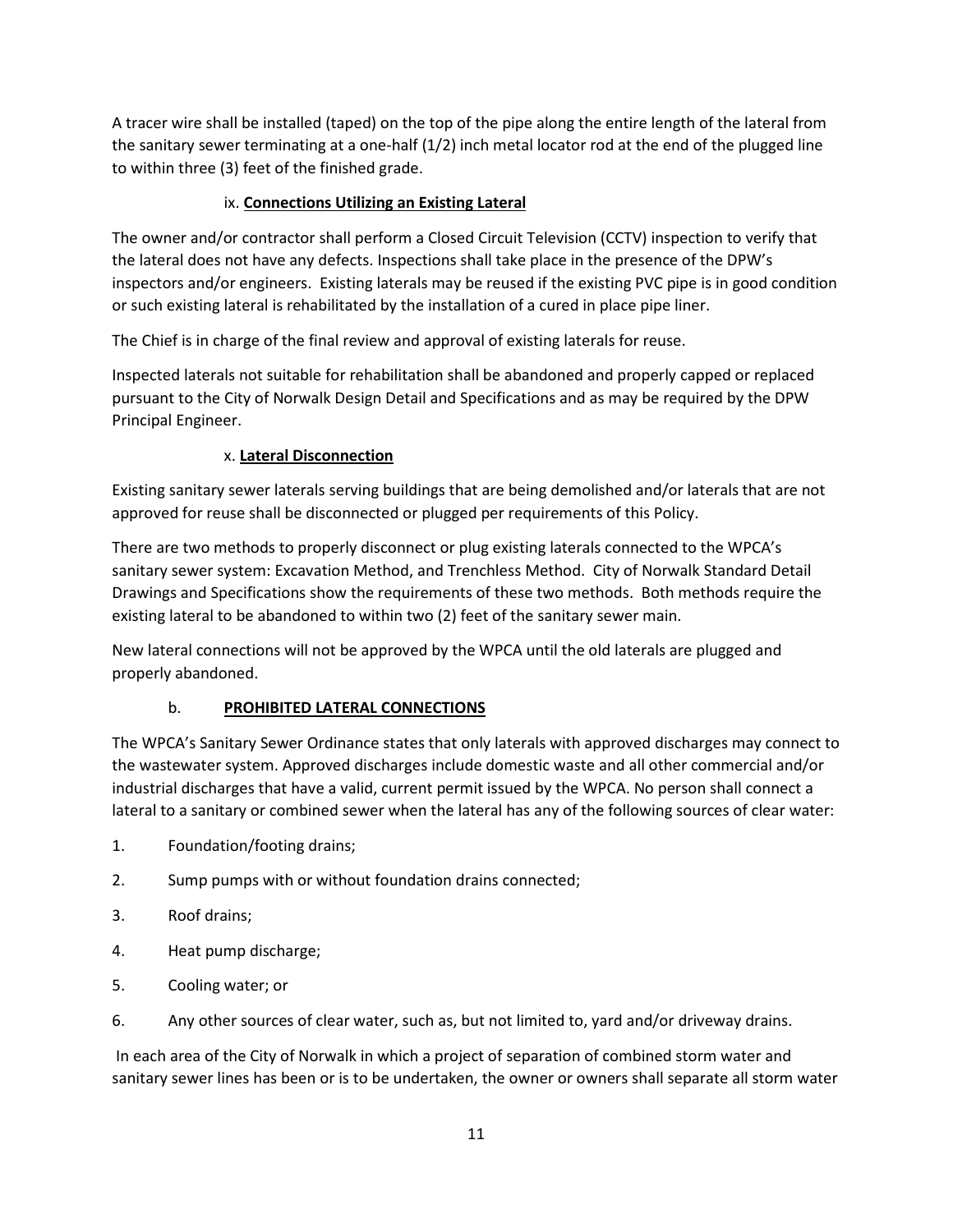from the property that discharges into the WPCA's sanitary sewer system. Such separation shall be completed at such time as improvements are made to the property.

# c. **CONNECTION TO BRICK SANITARY SEWERS**

Connections to brick sanitary sewers will be evaluated on a case-by-case basis.

If the connection is allowed, a concrete collar shall be installed to provide reinforcement to the brick sanitary sewer pursuant to the City of Norwalk Standard Detail Drawings and Specifications. The connection shall be core-drilled after the collar has been installed.

The connector shall be a PVC SDR-35 pipe stub with non-shrink grout to provide a watertight connection.

If connections to the brick sanitary sewer can be avoided, the WPCA may require the lateral to be connected to an alternate connection point.

## d. **CONNECTION OF STORM LATERALS**

Connection of a new storm lateral to the WPCA's wastewater system is prohibited.

### **E. Sanitary Sewer Facilities—Procedures and Requirements**

### a. **Private Sanitary Sewer Collection System**

- i. Private Sanitary Sewer Collection Systems are not permitted without the approval of the Chief.
- ii. If any portion of the proposed Private Sanitary Sewer Collection System will be located in a private road, it will be up to the discretion of the Chief as to whether or not to permit the project to proceed.
- iii. Applicant shall make all submissions required for a sewer main extension to DPW as provided in Article C, Sections (a) and (b) of this Policy.
- iv. Simultaneously with the submission of the application for a sewer permit for a Private Sanitary Sewer Collection System:
	- 1. All applicants shall notify by a certificate of mailing the owners of land that abut or are directly across the street from the subject parcel and within 50 feet of any portion of the proposed Private Sanitary Sewer Collection System within ten (10) days of submitting an application to the DPW and WPCA for such Private Sanitary Sewer Collection System. The name of the owners shall be taken from the latest Tax Assessor records. Proof of mailings shall be evidenced by providing a certificate of mailing that must be submitted to the DPW Principal Engineer immediately following mailing; and
	- 2. Notice of the application for sewer permit for such Private Sanitary Sewer Collection System, together with the location of the proposed Private Sanitary Sewer Collection System with online access to materials submitted by the Applicant, shall be published in the form of a legal advertisement appearing in a newspaper having a substantial circulation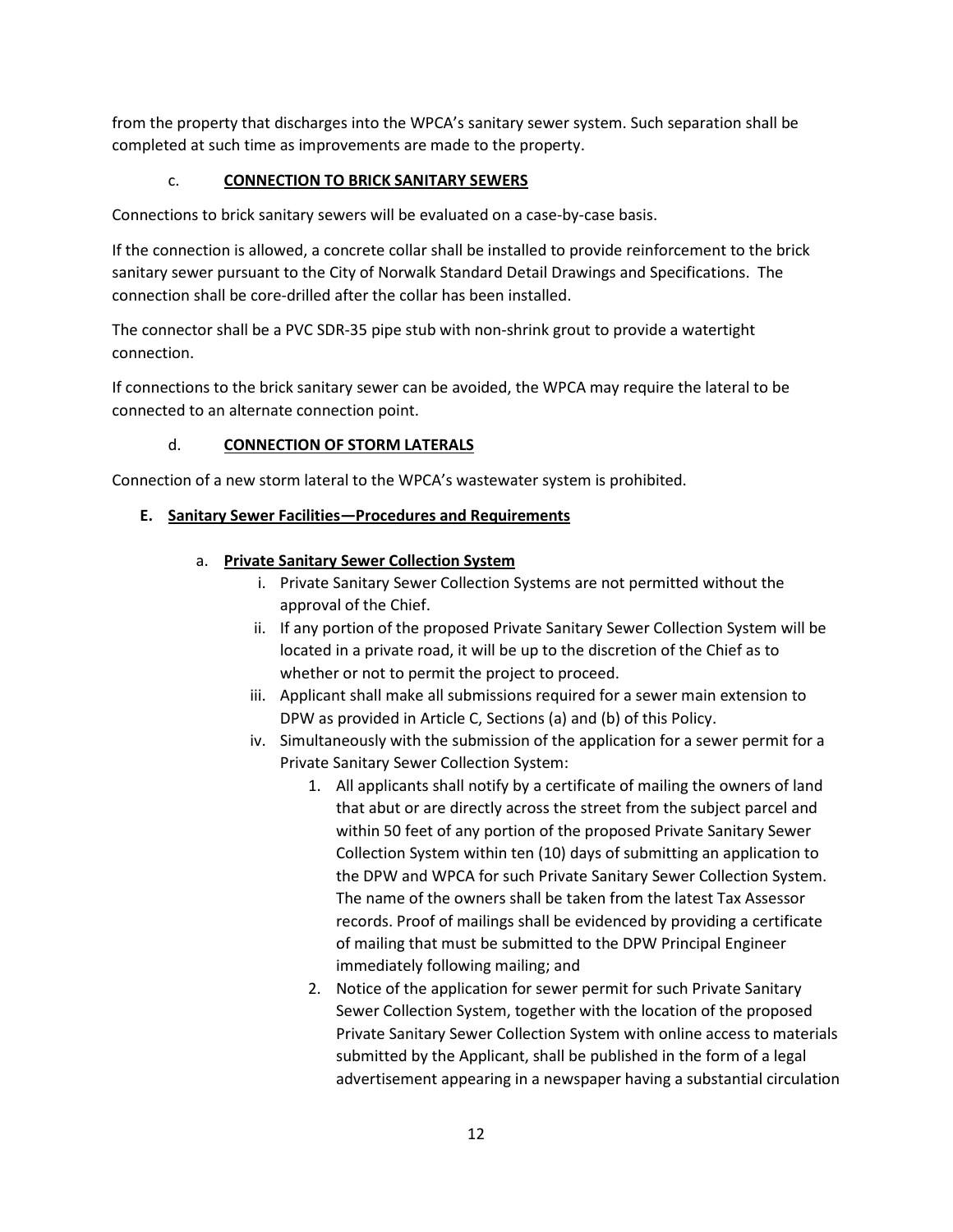in the City of Norwalk. Said publication shall not be more than ten (10) days after such Application is submitted to the DPW. (See attached Notification form as Exhibit D)

- 3. Applicants shall be responsible for payment for the publication of one legal notice in The Hour newspaper which will advertise that an Application has been received.
- 4. Evidence of certified mailings and evidence of payment for legal notice publication shall be submitted by the applicant to the DPW Principal Engineer on or before the WPCA Board meeting date on which the application will be considered.
- 5. The WPCA will provide the required legal notices to The Hour. Applicants must contact The Hour at the address given below to arrange for payment of the required notices in advance of their publication date.

Classified Advertising Manager Hearst Media Services Classifieds Department The Hour Merritt 7 Suite 1 Norwalk, CT 06851-1075 Email legals@hearstmediact.com Phone: (203) 330-6327

- v. If a Private Sanitary Sewer Collection System is approved by the Chief, such application shall be submitted to the WPCA Board for approval.
- vi. Approval by the WPCA Board is required.
- vii. If WPCA Board approval granted, the WPCA shall refer such proposal to the Planning Commission for report for the extension of the sanitary sewer system area of the City pursuant to Conn. Gen. Stat. Section 8-24.
- viii. After the report of the Planning Commission, the WPCA shall submit such proposal to Public Works Committee of the Common Council for approval for the extension of the sanitary sewer system area of the City.
- ix. If approvals by the Chief, WPCA Board, Planning Commission and Common Council are obtained, a private sanitary sewer maintenance agreement shall be executed and recorded on the Norwalk Land Records for all participating properties which will include a delineation of ownership and maintenance responsibilities. In addition, the owners of such Private Sanitary Sewer Collection System shall establish an escrow with the City for continued maintenance of such system.
- x. Connection Fees for each parcel in the Private Sanitary Sewer Collection System connecting to the sanitary sewer system of the City of Norwalk shall be determined by WPCA in accordance with the general requirements for sewer permits in Article B, Section (h) of this Policy. No connection fees may be charged by the owner of the Private Sanitary Sewer Collection System to adjacent properties seeking connection to such Private Sanitary Sewer Collection System.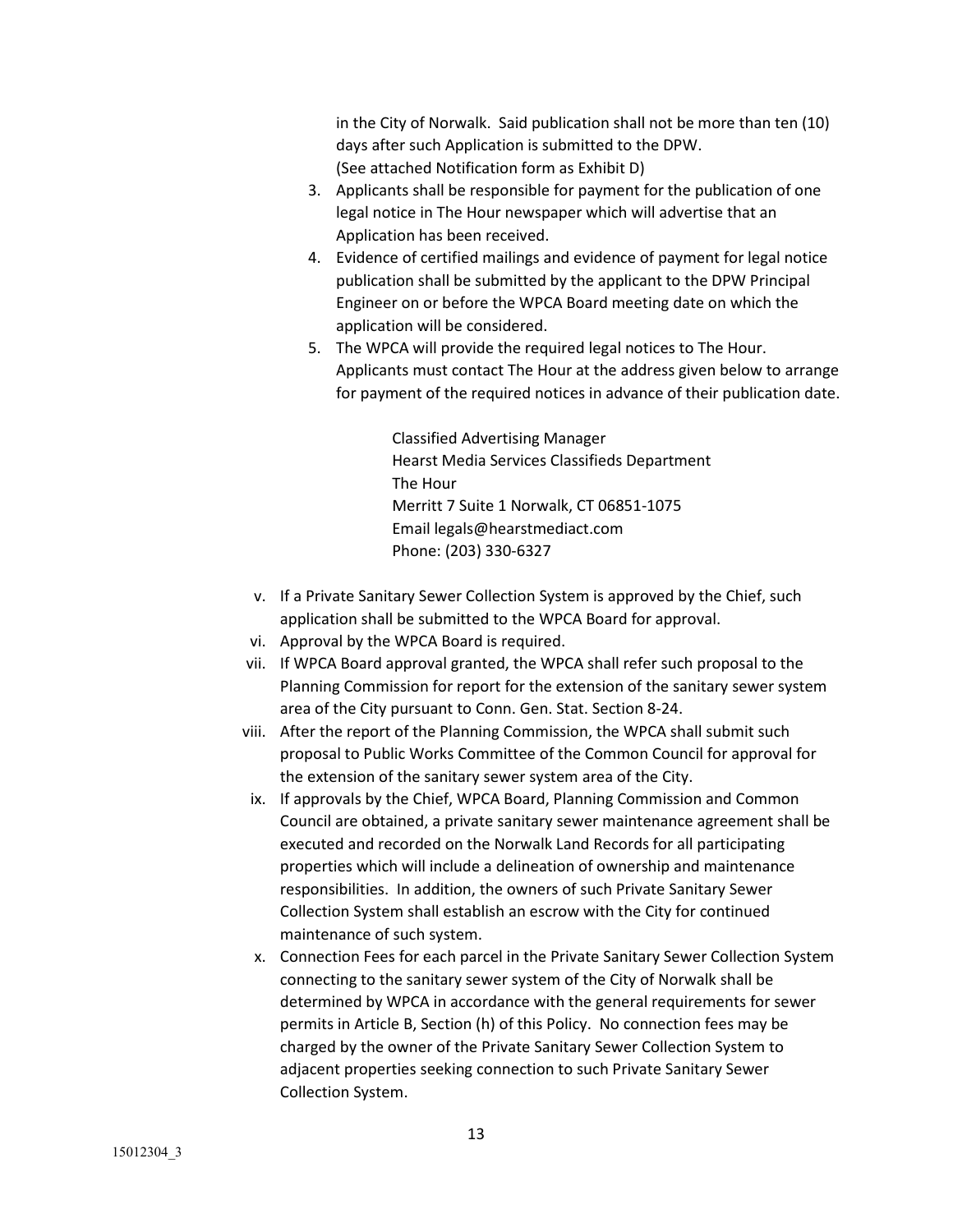- xi. If a proposed or installed private sanitary sewer collection system does not meet the City's standards, the Chief will not recommend acceptance to the WPCA and the owner(s) of such system will be required to enter into an agreement with the City regarding maintenance and connection conditions.
- xii. The owner of the Private Sanitary Sewer Collection System shall provide WPCA and DPW with the contact information for the Company hired by the owner to maintain such Private Sanitary Sewer Collection System and shall update such contact information as needed.
- xiii. All approvals for Private Sanitary Sewer Collection Systems shall expire within one (1) year from the date of approval. An extension may be granted when requested in writing prior to the expiration date to the Chief for consideration.
- b. **Private Sewage Pump Station:** All subdivisions or developments proposing a private sewage pumping station to connect to the public sanitary sewer shall first submit a proposal to the Chief. The Chief will determine if the project should be forwarded to the Planning Commission and Public Works Committee of the Common Council and follow the public sanitary sewer extension protocol.

#### c. **Grinder Pumps and Low Pressure Sanitary Sewer Systems**:

- i. Grinder pumps are not allowed without approval of the Chief. Whenever possible, buildings that have accessibility to the public sanitary sewer should connect by gravity building sanitary sewers. Those buildings which cannot be served by gravity building sanitary sewers or if there are special conditions, the Chief may allow the installation of a grinder pump to lift sewage from the building drain to the public sanitary sewer.
	- 1. If a grinder pump discharge line cannot be connected to the public sanitary sewer within 10 feet of the boundary lines of that parcel then the public sanitary sewer shall be extended so that it ends at a manhole within the frontage of the subject parcel.
	- 2. Duplex lift systems shall be provided for commercial and industrial buildings.
	- 3. The property owner shall be responsible for installation, ownership, maintenance, repair and replacement of the grinder pump, grinder pump discharge line, and other system appurtenances.
- ii. Low pressure sanitary sewer systems are not allowed without approval of the Chief. If a low pressure sanitary sewer system is approved, a private sanitary sewer maintenance agreement shall be executed and recorded on the Norwalk Land Records for all participating properties which will include a delineation of ownership and maintenance responsibilities.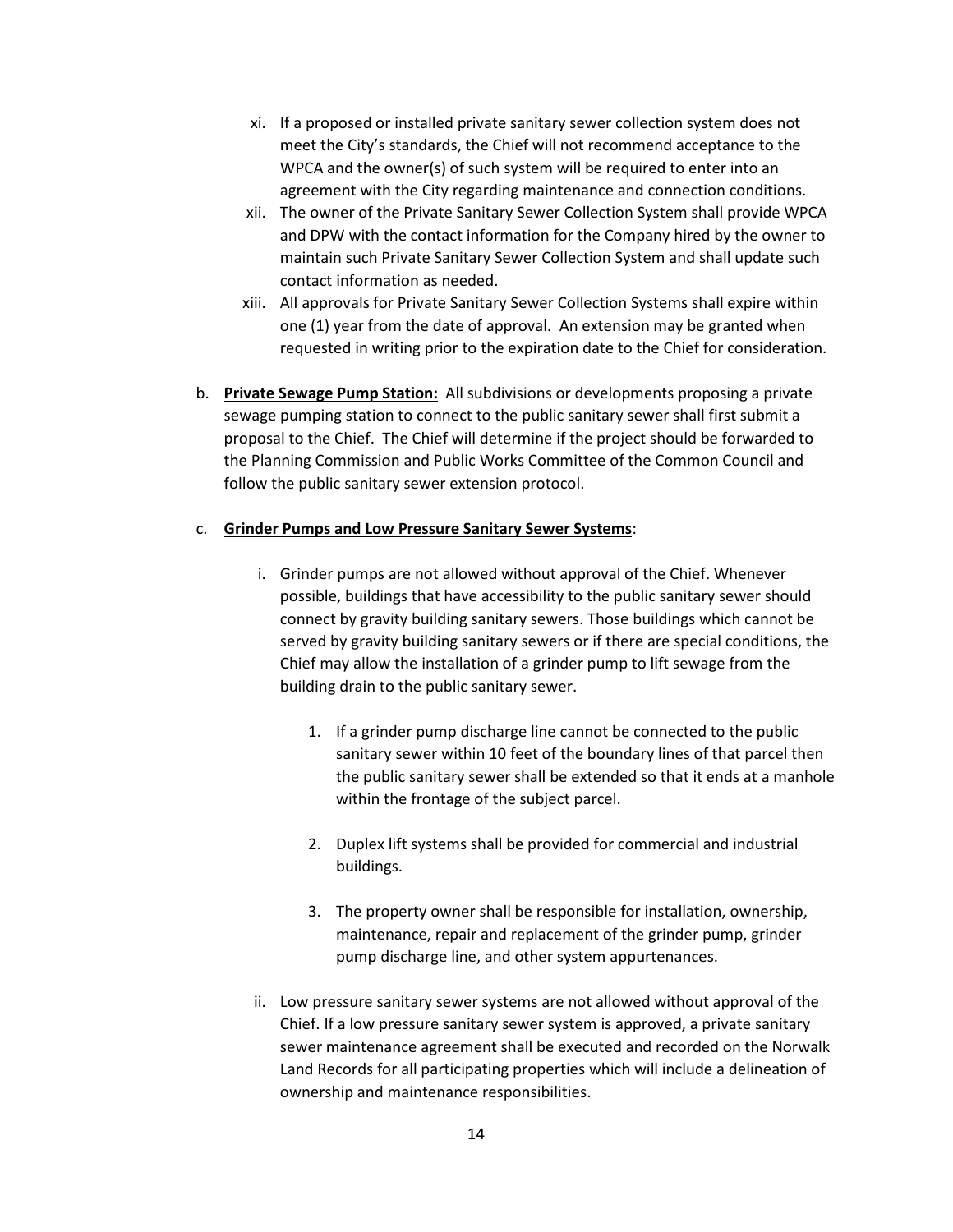- 1. All proposals for low pressure sanitary sewer systems shall include drawings, specifications, flow data, and any other applicable data signed and sealed by a professional engineer registered in the State of Connecticut and submitted to the Chief.
- 2. The low pressure sanitary sewer system shall be sized to accommodate all properties along the sanitary sewer route as well as any other growth, which may occur from such sanitary sewer extension. The system, at a minimum, shall be designed with a 25% additional capacity reserve.
- 3. A capped grinder pump discharge line (capped in accordance with the grinder pump manufacturer recommendations) is required from the proposed low pressure sanitary sewer system main to the property line for each property along the low pressure sanitary sewer system route.
- 4. Duplex lift systems shall be provided for commercial and industrial buildings.
- 5. The property owners shall be responsible for installation, ownership, maintenance, repair and replacement of the grinder pumps, grinder pump discharge line, low pressure sanitary sewer system, and any other system appurtenances.
- iii. The City is not responsible for any backups into structures or damages resulting from grinder pumps or low pressure sanitary sewer systems that overflow onto the owner's parcel or other locations because of, but not limited to, a loss of power or plugging.
- **F. Effective Date**. Any existing private gravity, low pressure sanitary sewer, or pump stations and force mains will remain private. This policy only applies to new construction and sanitary sewer permits issued after the date this policy is adopted by the WPCA Board (the "Effective Date").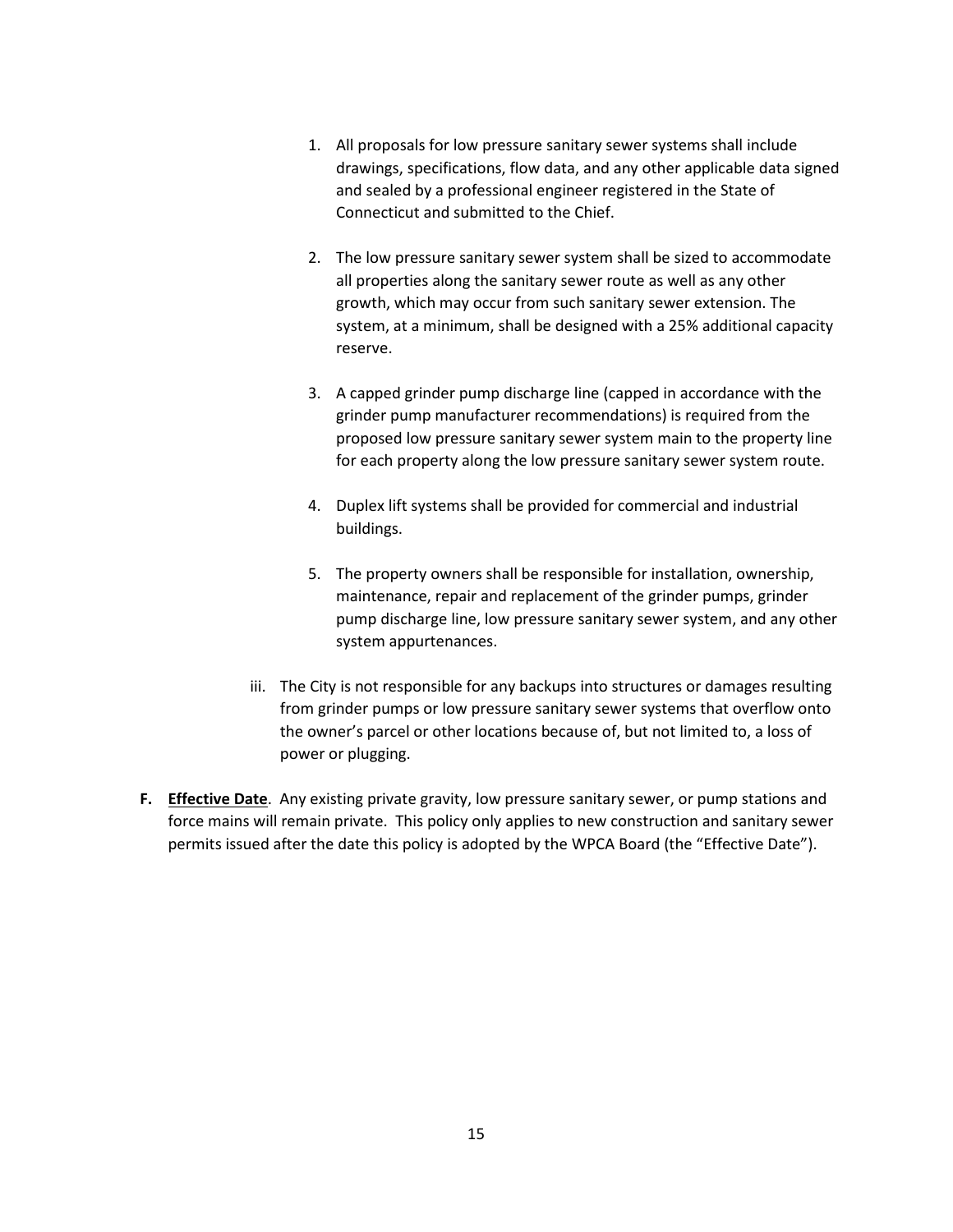#### **EXHIBIT B**

### **FORM OF NOTIFICATION LETTER FOR APPLICATION FOR SANITARY SEWER MAIN EXTENSION**

[DATE]

Via Certified Mail

Return Receipt Requested

[NAME AND ADDRESS OF NOTICE PARTY]

Re: Application No.

[NAME OF APPLICANT AND ADDRESS OF SUBJECT PARCEL]

Dear Sir or Madam:

Be advised that \_\_\_\_\_\_\_\_\_\_\_\_\_\_\_\_\_\_\_\_[INSERT NAME OF APPLICANT] has applied for a permit to construct a sanitary sewer main extension for property located at the following address:

\_\_\_\_\_\_\_\_\_\_\_\_\_\_\_\_\_\_\_\_[INSERT STREET ADDRESS], District \_\_, Block \_\_\_\_, Lot \_\_\_\_. The proposal is for the construction of a sanitary sewer main extension to be located as shown on the map attached hereto and related work.

The City of Norwalk Water Pollution Control Authority will conduct a Public Hearing on this proposal on [INSERT DAY OF THE WEEK AND DATE], at 7:30 p.m. [INSERT LOCATION OF MEETING OR PROVIDE VIRTUAL ACCESS INFORMATION SUCH AS "via Zoom meeting"].

The attached legal notice for the Public Hearing contains a link for instructions for accessing the Zoom meeting.

You are being notified because your property abuts or is located directly across the street from the subject parcel or the location of the proposed sanitary sewer main extension. In the event the sanitary sewer main extension is approved and constructed and your septic system fails or requires repair, you will not be permitted to repair your septic system and you will be required to connect to the sanitary sewer main extension.

The application is on file in the Department of Public Works Office, City Hall, 125 East Avenue, Norwalk, Connecticut 06856-5125, and will be posted online at the following link:

[INSERT LINK]

Very truly yours,

Attachment (Legal Notice)